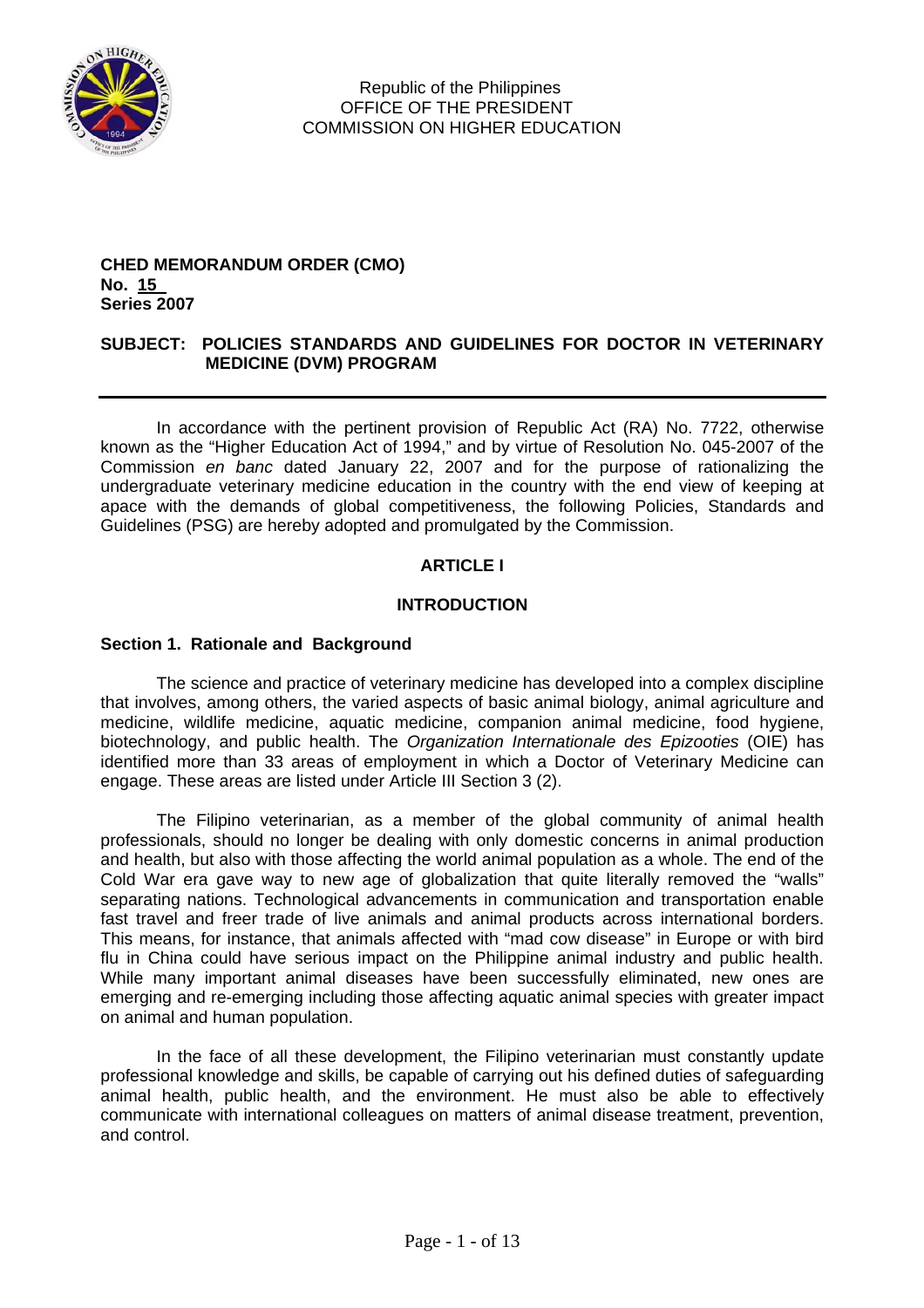At present there are 20 schools of veterinary medicine in the Philippines, and each one must satisfy a set minimum standard of quality to be able to graduate competent and globally competitive veterinarians; hence, this common policies and standard for the Doctor of Veterinary Medicine Program.

## **ARTICLE II**

## **AUTHORITY TO OPERATE**

Only institutions of higher learning shall operate the Doctor of Veterinary Medicine (DVM) program with proper authority granted by the Commission on Higher Education (CHED) and by the respective Boards in case of chartered State Universities and Colleges (SUCs) and Local Universities and Colleges (LUCs).

## **ARTICLE III**

## **PROGRAM SPECIFICATIONS**

### **Section 2. Degree** – Doctor of Veterinary Medicine

### **Section 3. Program description**

### **3.1 Objective**

To educate and produce veterinarian graduates with knowledge and professional skills to be able to carry out the duties of safeguarding animal health, public health, and the environment, and to be capable of utilizing effectively the tools of communication in the pursuit of further knowledge and in information dissemination of such in both local and international setting.

### **3.2 Specific professions/careers/occupations or trades that the graduates of these programs may go into:**

- 1. disease control
- 2. exotic diseases
- 3. epidemiology
- 4. quarantine
- 5. economics
- 6. livestock and animal products
- 7. import animal production
- 8. artificial breeding
- 9. livestock marketing
- 10. international cooperation
- 11. aquaculture
- 12. wildlife
- 13. zoos
- 14. laboratory animals
- 15. animal welfare
- 16. zoonoses
- 17. food technologist
- 18. food inspection
- 19. food hygiene
- 20. veterinary medicine
- 21. environmental protection
- 22. consumer protection
- 23. laboratories
- 24. nutrition
- 25. parasitology
- 26. publications
- 27. teaching
- 28. clinical health care
- 29. professional organizations
- 30. livestock industry organizations
- 31. legislation
- 32. administration
- 33. research and development

# **ARTICLE IV**

# **COMPETENCY STANDARDS**

(Competency Standards for DVM program – See ATTACHMENT A)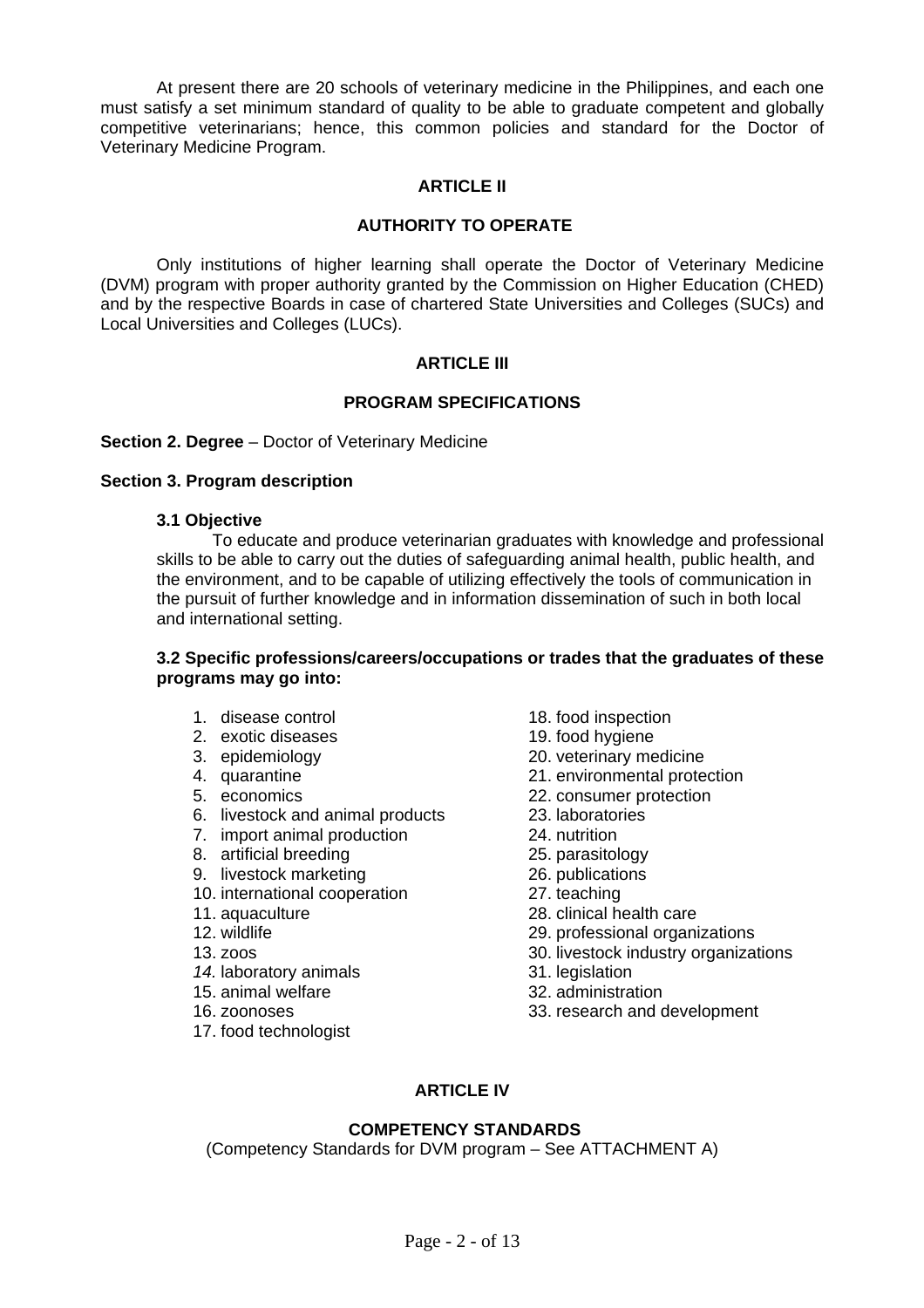## **ARTICLE V. CURRICULUM**

### **Section 4. Curriculum description**

 The program for the degree of Doctor of Veterinary Medicine (DVM) should be a sixyear course consisting of a 2-year preparatory veterinary medicine curriculum including general education courses and a 4-year professional veterinary medicine curriculum with a minimum total of 232 units. There should be a minimum of 4,500 class hours (i. e. lecture, laboratory and field of practice), excluding those for the 2-year preparatory veterinary medicine program. The courses in the curriculum should include the following areas:

- 4.1 Two-year preparatory veterinary medicine including general education courses not less than 73 units
- 4.2 Basic Animal Sciences not less than 23 units
- 4.3 Veterinary Medical Sciences not less than 136 units consisting of pre-clinical and clinical course.

Each course should have a syllabus. In addition, each laboratory course should have a laboratory manual or guide.

### **Section 5 Curriculum outline**

### **5.1 Two-year preparatory veterinary medicine including General Education (GE) courses: 73**

| Courses                            | Jnits       |
|------------------------------------|-------------|
| English                            | 6           |
| Filipino                           | 6           |
| <b>Social Sciences</b>             | $12*$       |
| <b>General Inorganic Chemistry</b> | 4           |
| <b>General Organic Chemistry</b>   | 4           |
| <b>Biochemistry</b>                | 3           |
| Zoology                            | $\mathbf 5$ |
| <b>Botany</b>                      | 3           |
| <b>Humanities</b>                  | 3           |
| Life and Works of Rizal            | 3           |
| <b>Mathematics</b>                 | 6           |
| <b>Computer Science</b>            | 3           |
| Philosophy                         | 3           |
| <b>Physics</b>                     | 3           |
| <b>Principles of Management</b>    | 3           |
| Electives                          | $6***$      |

 **\*** May consist of subjects such as Political Science, Psychology, Anthropology, Economics, History and the like provided that the following topics are taken up in appropriate subjects: Taxation and Agrarian Reform, Philippine Constitution and Population Education.

\*\* Principles of Accounting, Writing of Scientific Paper, Agribusiness, Sociology, Statistics for Biological Sciences, Animal Ecology, Animal Welfare, Introduction to Molecular Biology, Principles of Ecology and other courses consistent with the above and the mission and vision of the college.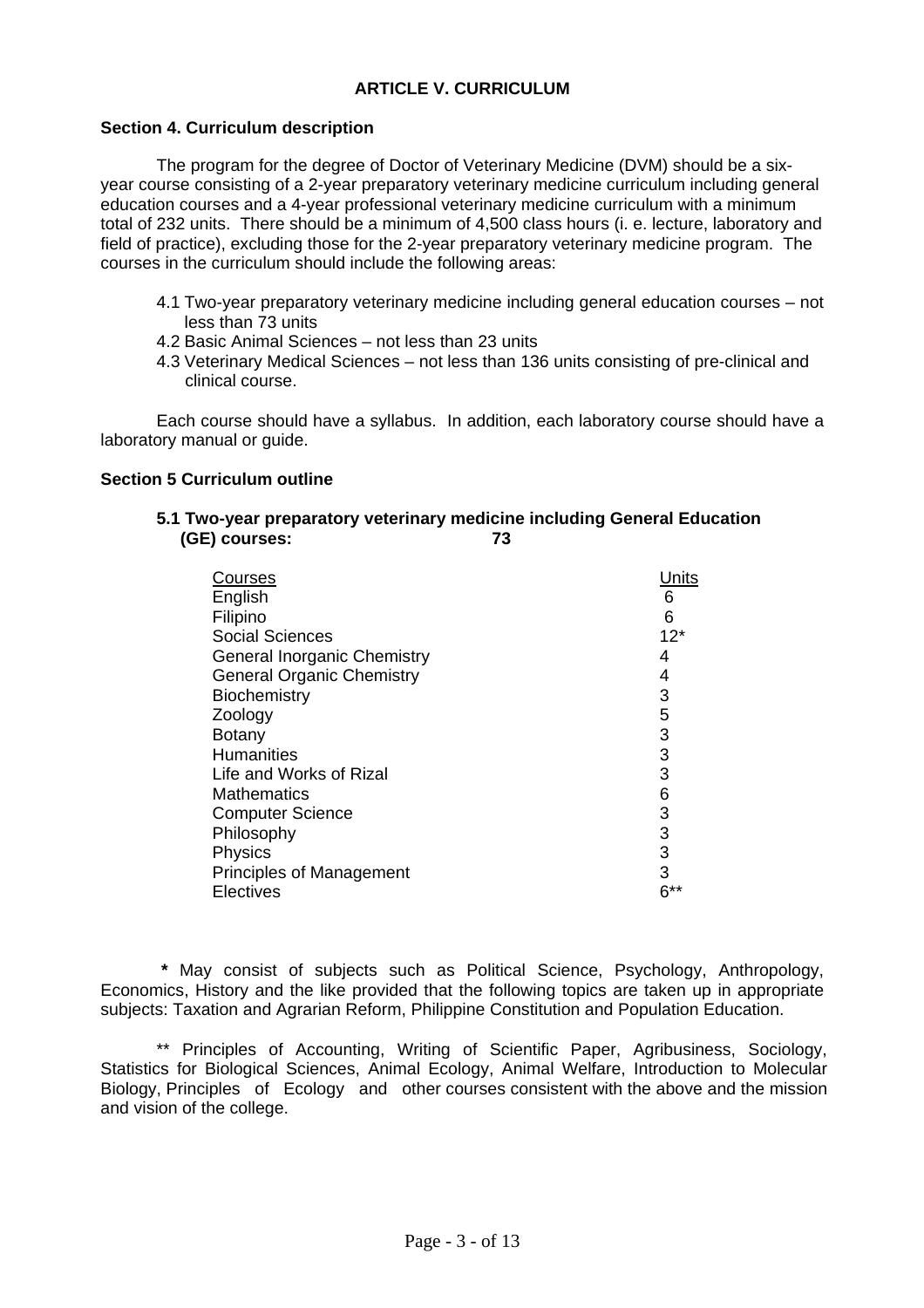| Courses                                                                                                                                                                                                                                                                                                                                                                                                                                                                            |                                                 | <u>Units</u>    |
|------------------------------------------------------------------------------------------------------------------------------------------------------------------------------------------------------------------------------------------------------------------------------------------------------------------------------------------------------------------------------------------------------------------------------------------------------------------------------------|-------------------------------------------------|-----------------|
| Principles of Animal and Economics Production<br><b>Principles of Animal Nutrition</b><br>Principles of Breeding and Genetics<br>Poultry Production and Flock Health Mgt.<br>Swine Production and Health Mgt.<br><b>Ruminant Production and Health Mgt.</b><br><b>Equine Production and Health Management</b><br>Elective (any of the following):<br>• Aquaculture<br>• Farm Structures<br>Biology and Husbandry of Lab. Animals<br>$\bullet$<br><b>Exotic Animal</b><br>$\bullet$ |                                                 | 3<br>3<br>33332 |
| 5.3 Veterinary Medical Science Courses: 136                                                                                                                                                                                                                                                                                                                                                                                                                                        |                                                 |                 |
| <b>Courses</b>                                                                                                                                                                                                                                                                                                                                                                                                                                                                     |                                                 | <u>Units</u>    |
| <b>Veterinary Anatomy</b><br>Gross Anatomy 1 and 2<br>Embryology                                                                                                                                                                                                                                                                                                                                                                                                                   | 8<br>3                                          | 15              |
| Histology<br><b>Veterinary Microbiology</b><br><b>General Microbiology</b><br>Fundamentals of Immunology<br>Bacteriology and Mycology                                                                                                                                                                                                                                                                                                                                              | 4<br>4<br>$\ensuremath{\mathsf{3}}$<br>3        | 12              |
| Virology<br><b>Veterinary Pathology</b><br>Veterinary Pathology 1<br>Veterinary Pathology 2<br><b>Clinical Pathology</b><br>Elective                                                                                                                                                                                                                                                                                                                                               | $\overline{2}$<br>3<br>4<br>3<br>$\overline{2}$ | 12              |
| <b>Special Pathology</b><br><b>Surgical Pathology</b><br>٠<br>Toxicology<br><b>Nutritional Pathology</b><br>Fish Pathology<br>$\bullet$                                                                                                                                                                                                                                                                                                                                            |                                                 |                 |
| <b>Veterinary Public Health</b><br>Epidemiology<br>Zoonoses<br>Food Hygiene                                                                                                                                                                                                                                                                                                                                                                                                        | $\frac{3}{2}$                                   | 8               |
| <b>Veterinary Physiology</b><br><b>General Physiology 1</b><br><b>Systemic Physiology</b><br>Reproductive Physiology/Endocrinology                                                                                                                                                                                                                                                                                                                                                 | 4<br>4<br>3                                     | 11              |
| Veterinary Parasitology<br><b>Entomology and Protozoology</b><br>Helminthology                                                                                                                                                                                                                                                                                                                                                                                                     | 4<br>4                                          | 8               |
| Veterinary Pharmacology<br><b>Basic Pharmacology</b><br><b>Clinical Pharmacology</b>                                                                                                                                                                                                                                                                                                                                                                                               | 4<br>4                                          | 8               |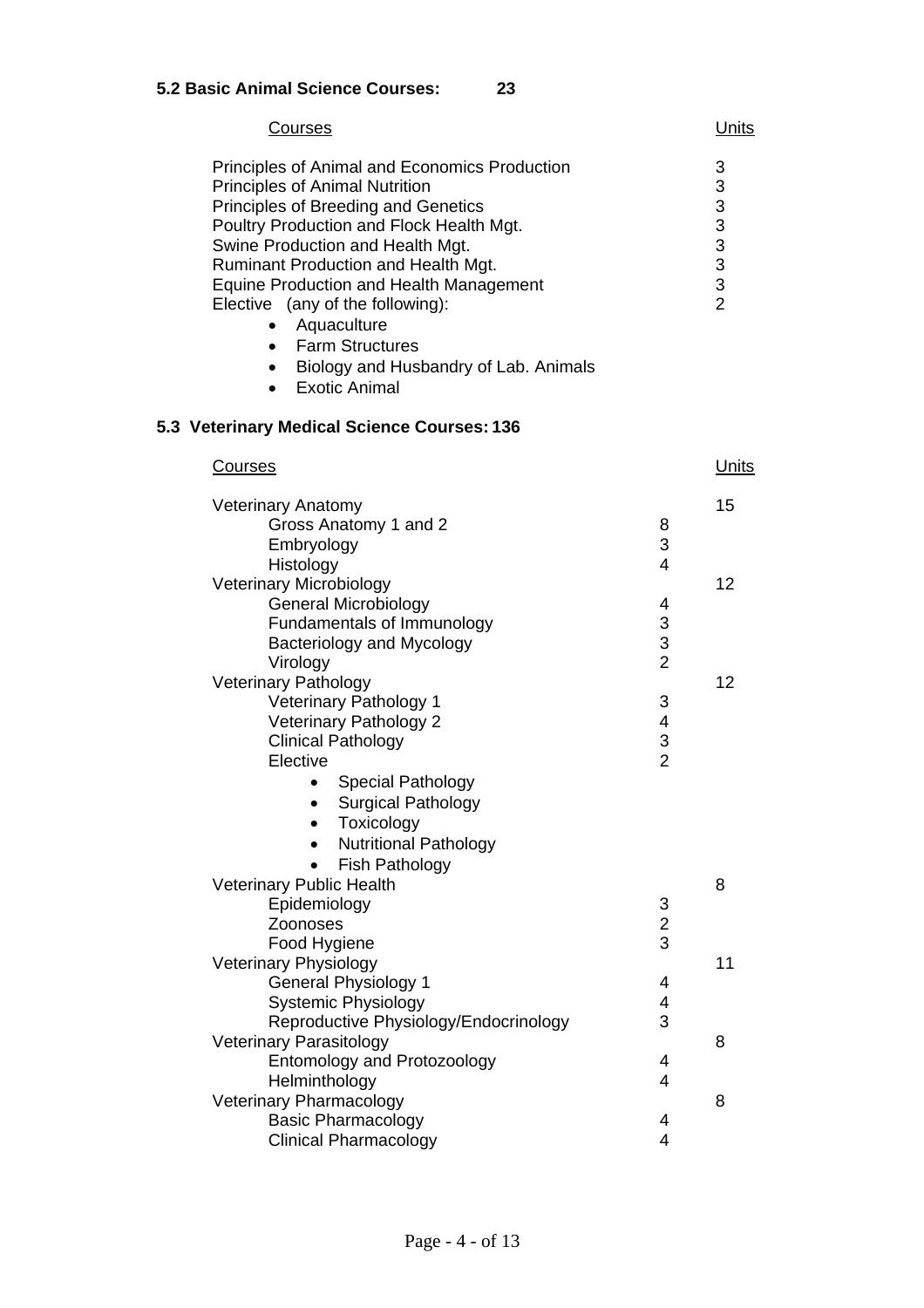| <b>Veterinary Medicine</b>                     |                         | 20      |
|------------------------------------------------|-------------------------|---------|
| General Principles of Vet. Med.                | 2                       |         |
| <b>Canine and Feline Medicine</b>              | 4                       |         |
| <b>Ruminant Medicine</b>                       | $\overline{\mathbf{c}}$ |         |
| Equine Medicine                                |                         |         |
| <b>Poultry Medicine</b>                        | $\frac{2}{2}$           |         |
| <b>Swine Medicine</b>                          | $\overline{2}$          |         |
| Theriogenology                                 | $\overline{2}$          |         |
| Jurisprudence, Ethics and Economics            |                         |         |
| <b>And Business Methods</b>                    | $\overline{2}$          |         |
| Aquatic, Wildlife and Exotic Medicine          | $\overline{2}$          |         |
| <b>Veterinary Surgery</b>                      |                         | $12 \,$ |
| <b>Principles of Surgery</b>                   | 3                       |         |
| Principles of [Elementary] Radiology/          |                         |         |
| Endoscopy/ Ultrasonography                     | 3                       |         |
| <b>Small Animal Surgery</b>                    | $\frac{3}{3}$           |         |
| Large Animal Surgery                           |                         |         |
| Veterinary Clinics (Diagnostics and Extension) |                         | 26      |
| <b>Clinical Orientation 1</b>                  | 2                       |         |
| <b>Clinical Orientation 2</b>                  | $\overline{2}$          |         |
| Clinicopathological Conference                 | $\overline{2}$          |         |
| Clinics 1 (Internship)                         | 6                       |         |
| Clinics 2 (Field Experience)                   | 14                      |         |
| <b>Thesis Work</b>                             |                         | 4       |
| Thesis 1                                       | 2                       |         |
| Thesis 2                                       | $\overline{2}$          |         |

## 5.4 **Sum total of units of the curriculum**

| Total                                                                | 232 |
|----------------------------------------------------------------------|-----|
| <b>Veterinary Medical Science Courses</b>                            | 136 |
| <b>Basic Animal Science</b>                                          | 23  |
| Two-year preparatory veterinary medicine including General Education | 73  |

# **Section 6 Sample program of study**

## Sample Curriculum Pre-Veterinary Medicine Curriculum (2-Years)

# FIRST YEAR

| <b>First Semester</b>                 | Units | No. of Hours |     |       |
|---------------------------------------|-------|--------------|-----|-------|
| Subject                               |       | Lec          | Lab | Total |
| English 1 - Communication Skills I    | 3     | 3            |     | 3     |
| Math I<br>- College Algebra           | 3     | 3            |     | 3     |
| Zoology - Fundamentals of Zoology     | 5     | 3            |     | 9     |
| Botany<br>- Veterinary Botany         | 3     | 2            | 3   | 5     |
| Filipino 1 - Komunikasyon sa Filipino | 3     | 3            |     | 3     |
| Social Science 1*                     | 3     | 3            |     | 3     |
| <b>NSTP</b>                           | 3     |              |     | (3)   |
| P. E. 1                               |       |              |     | 2     |
| <b>Total</b>                          | 19    | 17           |     | 26    |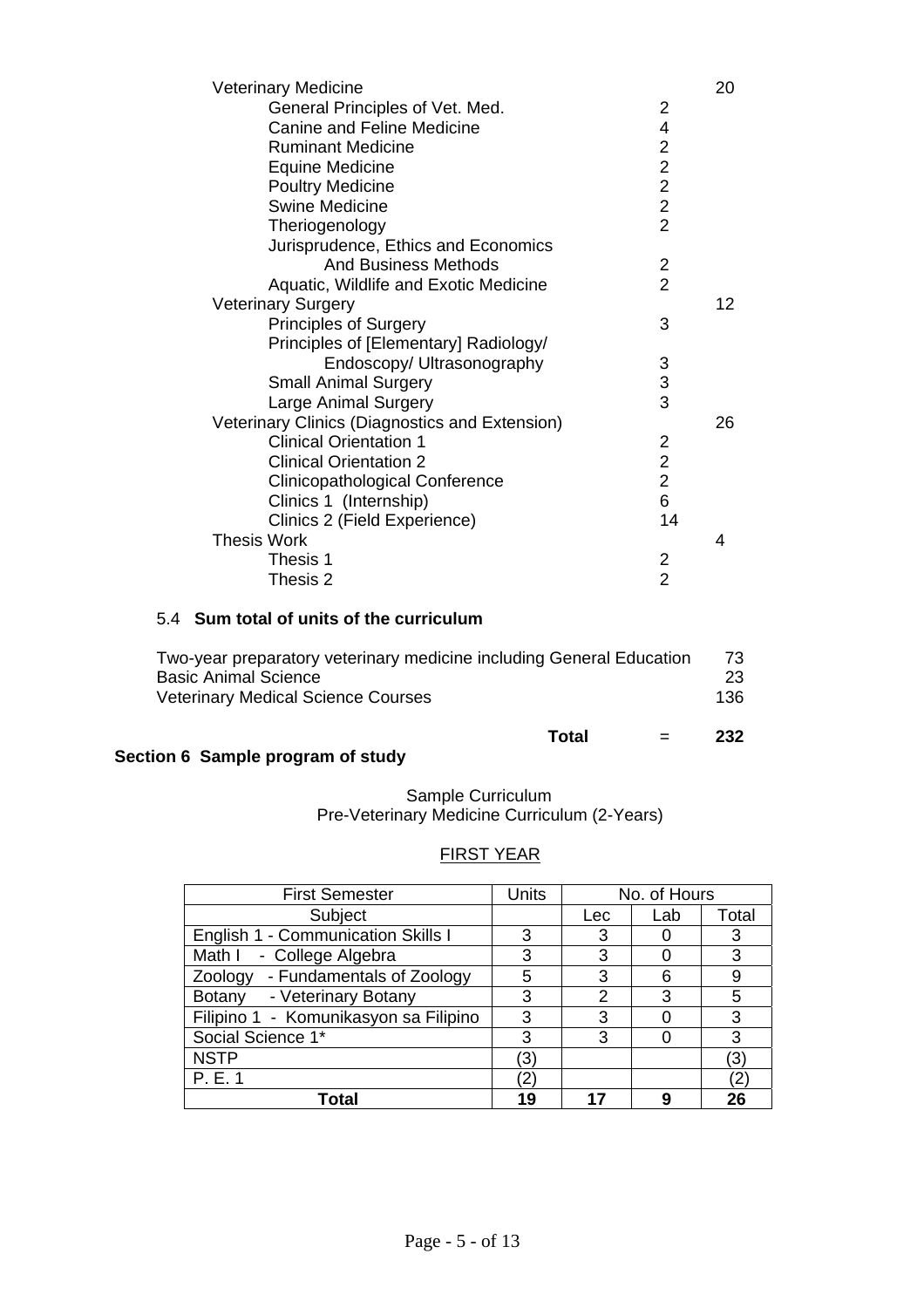| Second Semester                     | Units | No. of Hours |     |                |
|-------------------------------------|-------|--------------|-----|----------------|
| Subject                             |       | Lec          | Lab | Total          |
| English II - Communication Skills 2 | 3     | 3            |     | 3              |
| Filipino II - Panitikang Filipino   | 3     | 3            |     | 3              |
| Chem. I - Inorganic Chemistry       |       | 3            |     | 9              |
| Physics I - Introductory Physics    | 3     | 2            | З   | $\overline{5}$ |
| Social Science 2*                   | 3     | 3            |     | 3              |
| Math II - Introductory Statistics   | 3     | 2            |     | 3              |
| <b>NSTP</b>                         | (3)   |              |     | (3)            |
| P. E. 2                             | 2     |              |     | (2)            |
| Total                               | 19    | 16           |     | 26             |

## SECOND YEAR

| <b>First Semester</b>            | <b>Units</b> | No. of Hours |     |       |
|----------------------------------|--------------|--------------|-----|-------|
| Subject                          |              | Lec          | Lab | Total |
| Social Sciences 3*               | 3            | 3            |     | 3     |
| - Organic Chemistry<br>Chem. II  |              | 3            | հ   | 9     |
| Philosophy I - Philosophy of Man | 3            | 3            |     | 3     |
| Elective 1**                     | 3            | 3            |     | 3     |
| Elective 2**                     | 3            | 3            |     | 3     |
| <b>P.E3</b>                      |              |              |     |       |
| Total                            | 16           | 15           |     |       |

| Second Semester                   | <b>Units</b> | No. of Hours |     |                |
|-----------------------------------|--------------|--------------|-----|----------------|
| Subject                           |              | <b>Lec</b>   | Lab | Total          |
| Social Sciences 4                 | 3            | 3            |     | 3              |
| Biochemistry - Gen. Biochemistry  | 3            | 3            | հ   | 9              |
| Computer Science I -Intro. to     | 3            | 2            | 3   | 5              |
| <b>Computer Science</b>           |              |              |     |                |
| Humanities - Art, Man and Society | 3            | 3            |     | 3              |
|                                   |              |              |     |                |
| <b>Principles of Management</b>   | 3            | 3            |     | 3              |
| Life and Works of Rizal           | 3            | 3            |     | $\overline{3}$ |
| P.E4                              | '2.          |              |     |                |
|                                   |              |              |     |                |
| Total                             | 18           | 17           | q   | 26             |

**\*** May consist of subjects such as Political Science, Psychology, Anthropology, Economics, History and the like provided that the following topics are taken up in appropriate subjects: Taxation and Agrarian Reform, Philippine Constitution and Population Education.

\*\* Elective courses can be chosen from any of the following subjects:

Principles of Accounting, Writing of Scientific Paper, Statistics for Biological Sciences, Agribusiness, Sociology, Animal Ecology, Animal Welfare, Introduction to Molecular Biology, Principles of Ecology, Principles and Methods of Teaching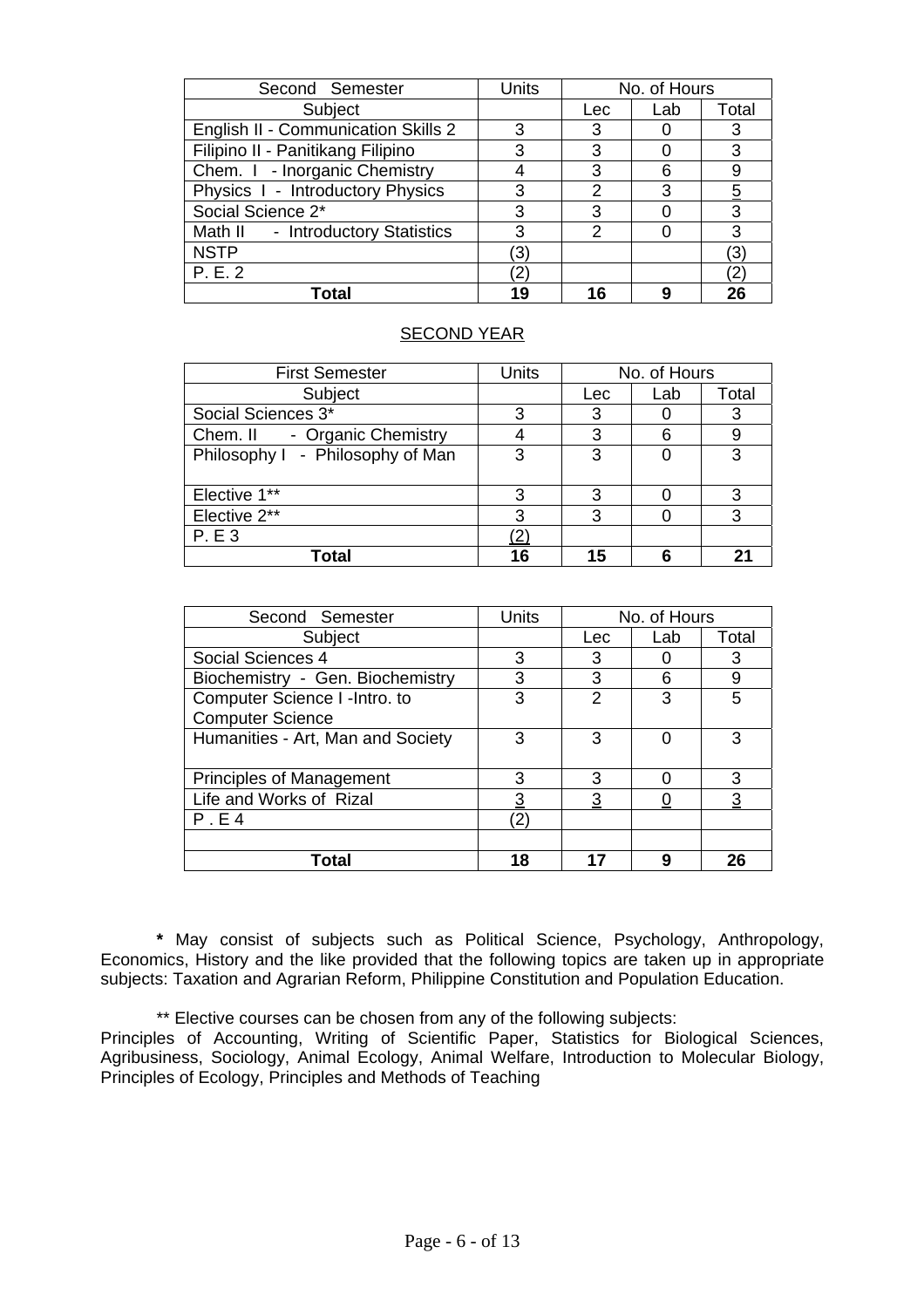### Professional Veterinary Medicine Curriculum Leading to the Degree of Doctor of Veterinary Medicine (4 Years)

# FIRST YEAR

| <b>First Semester</b>               | Units | No. of Hours |     |       |
|-------------------------------------|-------|--------------|-----|-------|
| Subject                             |       | Lec          | Lab | Total |
| Principles of Animal and Economic   | 3     |              |     |       |
| Production                          |       |              |     |       |
| Principles of Breeding and Genetics | 3     |              |     |       |
| Gross Anatomy 1                     |       |              |     |       |
| Embryology                          | י     |              | 3   |       |
| <b>General Physiology</b>           |       |              |     |       |
| Гоtal                               |       | 12           | 15  |       |

| Second Semester                         | Units | No. of Hours |     |       |
|-----------------------------------------|-------|--------------|-----|-------|
| Subject                                 |       | Lec          | Lab | Total |
| Swine Production and Health Mgt.        | 3     |              | 3   | 5     |
| <b>Principles of Animal Nutrition</b>   |       |              | 3   |       |
| Gross Anatomy 2                         |       | 2            | 6   |       |
| <b>Systemic Physiology</b>              |       | 3            | 3   |       |
| Histology                               |       | っ            | 6   |       |
| <b>Exotic and Laboratory Production</b> | 3     | 3            |     | 3     |
| Management                              |       |              |     |       |
| Total                                   | 21    | 14           | 21  | 35    |

# SECOND YEAR

| <b>First Semester</b>               | Units | No. of Hours |     |       |
|-------------------------------------|-------|--------------|-----|-------|
|                                     |       | Lec          | Lab | Total |
| Ruminant Production and Health Mgt. | ว     |              |     | 5     |
| <b>Basic Pharmacology</b>           |       |              |     |       |
| <b>General Microbiology</b>         |       |              | 3   |       |
| Fundamentals of Immunology          |       |              |     |       |
| Veterinary Pathology 1              |       |              | 3   |       |
| Entomology and Protozoology         |       |              |     |       |
| Total                               | つっ    | 15           | 18  |       |

| Second Semester                     | Units | No. of Hours |     |       |
|-------------------------------------|-------|--------------|-----|-------|
| Subject                             |       | Lec          | Lab | Total |
| Poultry Production and Flock Health | 3     | 2            | 3   | 5     |
| Management                          |       |              |     |       |
| Equine Production and Health Mgt.   | 3     | 2            | 3   | 5     |
| <b>Clinical Pharmacology</b>        |       | 3            | 3   |       |
| Bacteriology and Mycology           | 3     | 2            | 3   | 5     |
| Helminthology                       | 4     | っ            | 6   |       |
| Veterinary Pathology 2              |       | 3            | 3   | հ     |
| Total                               | 21    | 14           | 21  | 35    |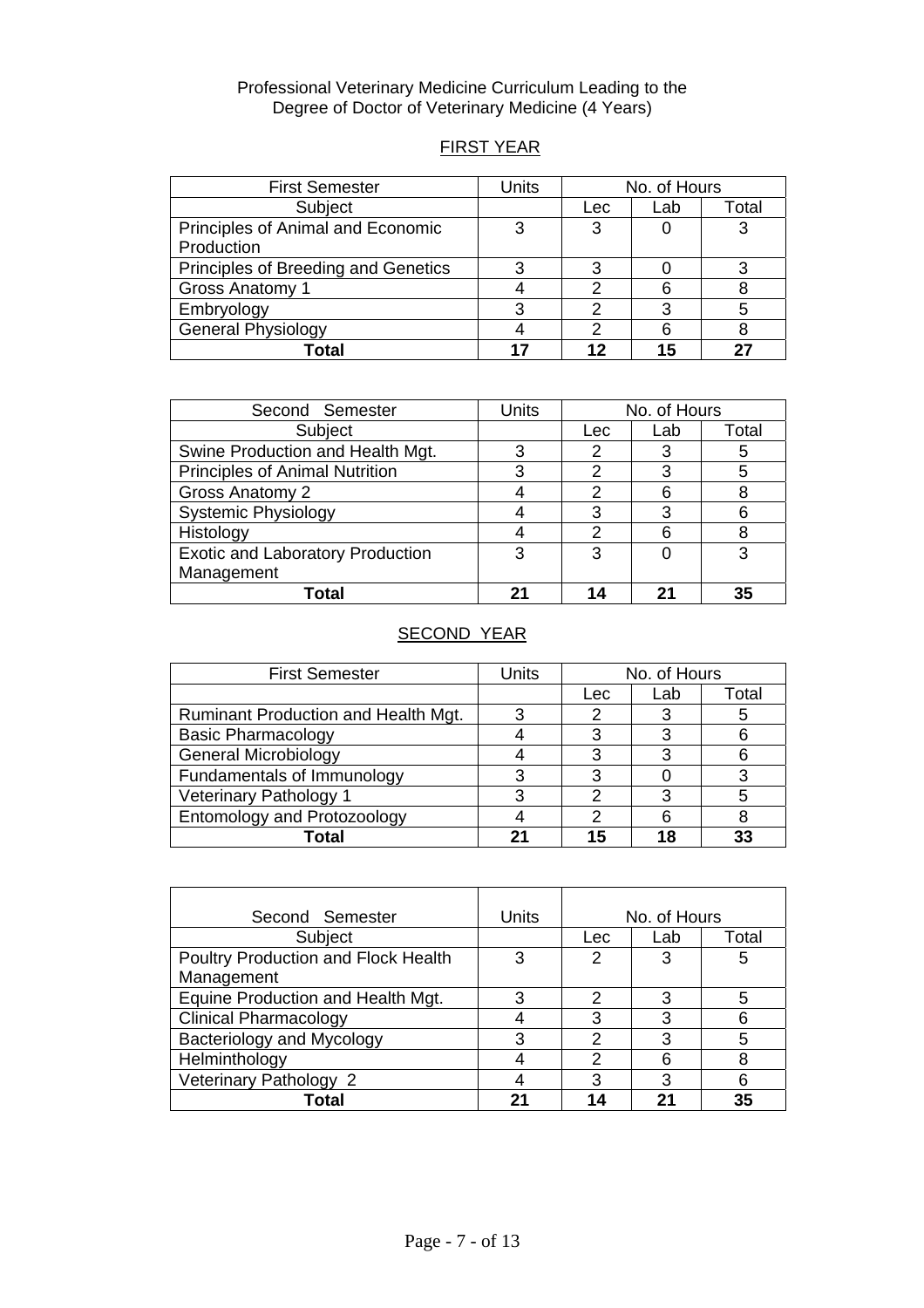## THIRD YEAR

| <b>First Semester</b>                   | <b>Units</b>  | No. of Hours  |     |       |
|-----------------------------------------|---------------|---------------|-----|-------|
|                                         |               | Lec           | Lab | Total |
| Epidemiology                            | 3             | 2             | 3   | 5     |
| Clinical Pathology                      | 3             | 2             | 3   | 5     |
| <b>Principles of Surgery</b>            | 3             | 2             | 3   | 5     |
| Reproductive                            | 3             | $\mathcal{P}$ | 3   | 5     |
| Physiology/Endocrinology                |               |               |     |       |
| <b>Veterinary Virology</b>              | 2             | 2             | 0   | 2     |
| <b>General Principles of Veterinary</b> | 2             | 2             | ი   | 2     |
| Medicine                                |               |               |     |       |
| Elective***                             | $\mathcal{P}$ |               | 3   |       |
| <b>Clinical Orientation 1</b>           | $\mathcal{P}$ |               | 6   | 6     |
| Total                                   | 20            | 12            | 24  | 36    |

| Second Semester                   | Units         | No. of Hours  |     |               |
|-----------------------------------|---------------|---------------|-----|---------------|
| Subject                           |               | Lec           | Lab | Total         |
| Zoonoses                          | $\mathcal{P}$ | $\mathcal{P}$ |     |               |
| <b>Poultry Medicine</b>           | 2             | $\mathcal{P}$ |     | $\mathcal{P}$ |
| <b>Swine Medicine</b>             | $\mathcal{P}$ | 2             | O   | 2             |
| <b>Canine and Feline Medicine</b> |               |               |     |               |
| <b>Ruminant Medicine</b>          | $\mathcal{P}$ | $\mathcal{P}$ | O   | $\mathcal{P}$ |
| <b>Equine Medicine</b>            | 2             | 2             |     | $\mathcal{P}$ |
| <b>Small Animal Surgery</b>       | 3             | っ             | 6   | 8             |
| Principles of Radiology/          | 3             |               | 6   | 3             |
| Endoscopy Ultrasonography         |               |               |     |               |
| <b>Clinical Orientation 2</b>     | 2             |               | 6   | հ             |
| Total                             | 22            |               | 18  |               |

## FOURTH YEAR

| <b>First Semester</b>                 | Units | No. of Hours             |     |       |
|---------------------------------------|-------|--------------------------|-----|-------|
|                                       |       | Lec                      | Lab | Total |
| Large Animal Surgery                  | 3     |                          | 6   |       |
| Food Hygiene                          | 3     | 2                        | 3   | 5     |
| Jurisprudence, Ethics and Economics   | 2     | $\mathcal{P}$            |     |       |
| and Business Methods                  |       |                          |     |       |
| Theriogenology                        | 2     | $\mathcal{P}$            | 3   | 5     |
| Thesis 1                              | 2     |                          |     |       |
| Clinics 1 (Internship)                | 6     | $\overline{\phantom{0}}$ |     |       |
| Aquatic, Wildlife and Exotic Medicine | っ     | 2                        |     | っ     |
| Elective ****                         |       |                          |     |       |
| Total                                 | 20    | 9                        | 30  | 39    |

\*\*\*HEIs may choose from any of the following:

Aquaculture, Farm Structures, Biology and Husbandry of Laboratory and Exotic Animal.

\*\*\*\* HEIs may choose from any of the following:

Special Pathology, Surgical Pathology, Toxicology, Nutritional Pathology, Fish Pathology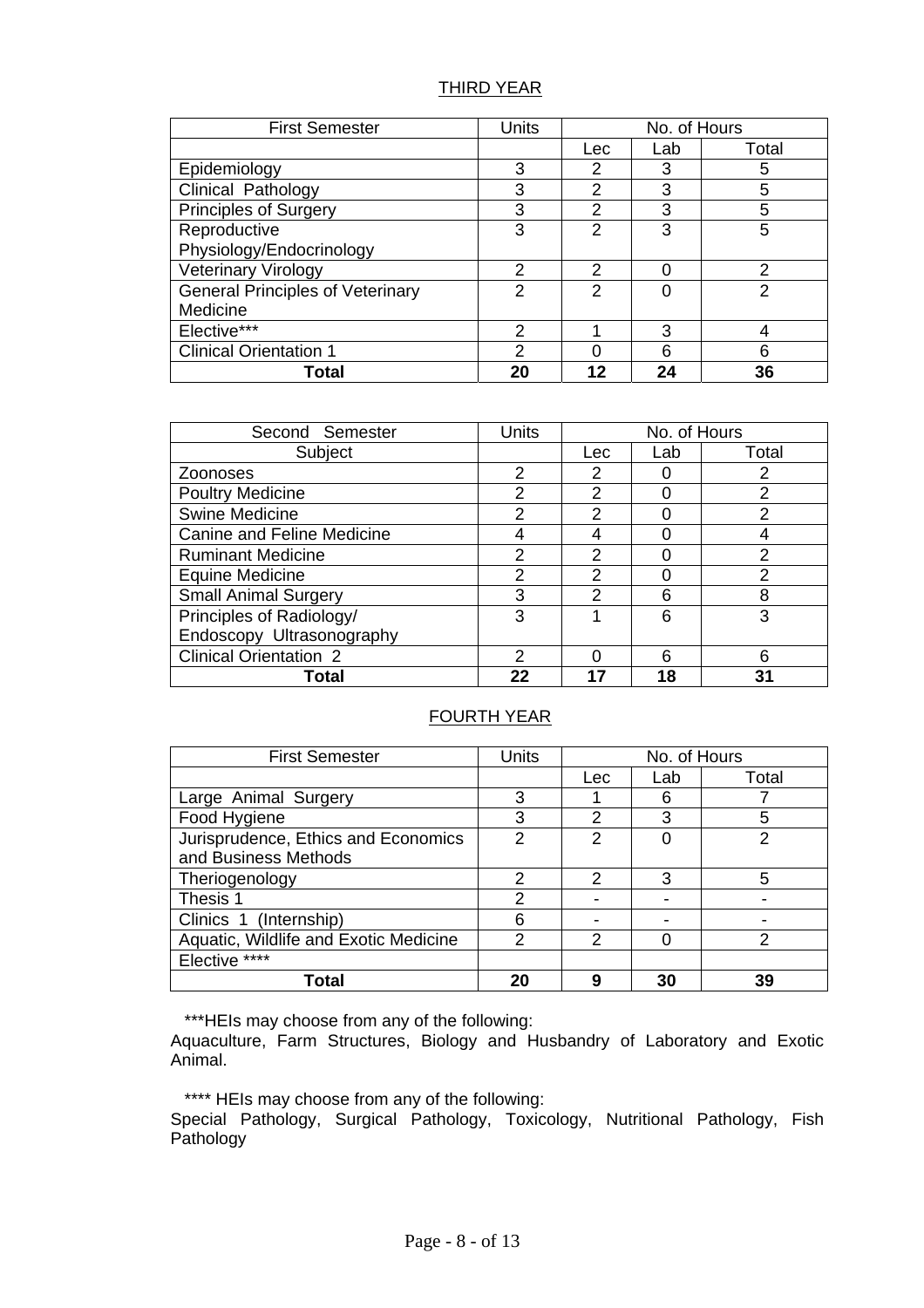| Second Semester                       | Units | No. of Hours   |                          |       |
|---------------------------------------|-------|----------------|--------------------------|-------|
| Subject                               |       | Lec            | Lab                      | otal- |
| Clinics 2 (Field Experience)          | 14    | $\blacksquare$ | $\overline{\phantom{0}}$ |       |
| <b>Clinicopathological Conference</b> |       |                |                          |       |
| Thesis 2                              |       |                |                          |       |
| Total                                 | 18    |                |                          |       |

# **ARTICLE VI**

## **COURSE SPECIFICATIONS**

(See Attachment – B)

### **ARTICLE VII OTHER REQUIREMENTS**

### **Section 7. Program Administration**

- 7.1 Qualification of a Dean
	- a. Must have concurrent regular faculty appointment.
	- b. Preferably Master's Degree holder in any Veterinary Medicine Field
	- c. With at least three (3) years teaching experience and two (2) years on research and/or extension work in veterinary medicine or related field; and
	- d. Must be a PRC registered Veterinarian.
- 7.2 Qualification of a Unit/Department Chair
	- a. Must at least be a Masters Degree holder in any Veterinary Medicine discipline relevant to the department?
	- b. With at least three (3) years teaching experience and two (2) years on research and/or extension in veterinary medicine field; and
	- c. Must be a PRC registered Veterinarian.

### **Section 8. Faculty**

8.1 Qualifications

An institution offering a DVM degree program should at least have a 12 regular faculty members, all of whom have an updated license with the Professional Regulatory Commission (PRC). It should have at least one instructor in each of the following fields: V. Anatomy, V. Physiology, V. Pharmacology, V. Microbiology, V. Pathology, V. Parasitology, V. Medicine, V. Virology, V. Clinics, V. Surgery, V. Public Health and Animal Science (Zootechnics). A faculty member should have a good scholastic record, good moral character and proper psychological attitudes, at least masters degree holder and / or with practical/work experience where applicable. Fifty percent of the faculty members must have at least a graduate degree in any of the field above.

There should be a ratio of one full-time faculty member for every 15 students, exclusive of the General Education teaching staff.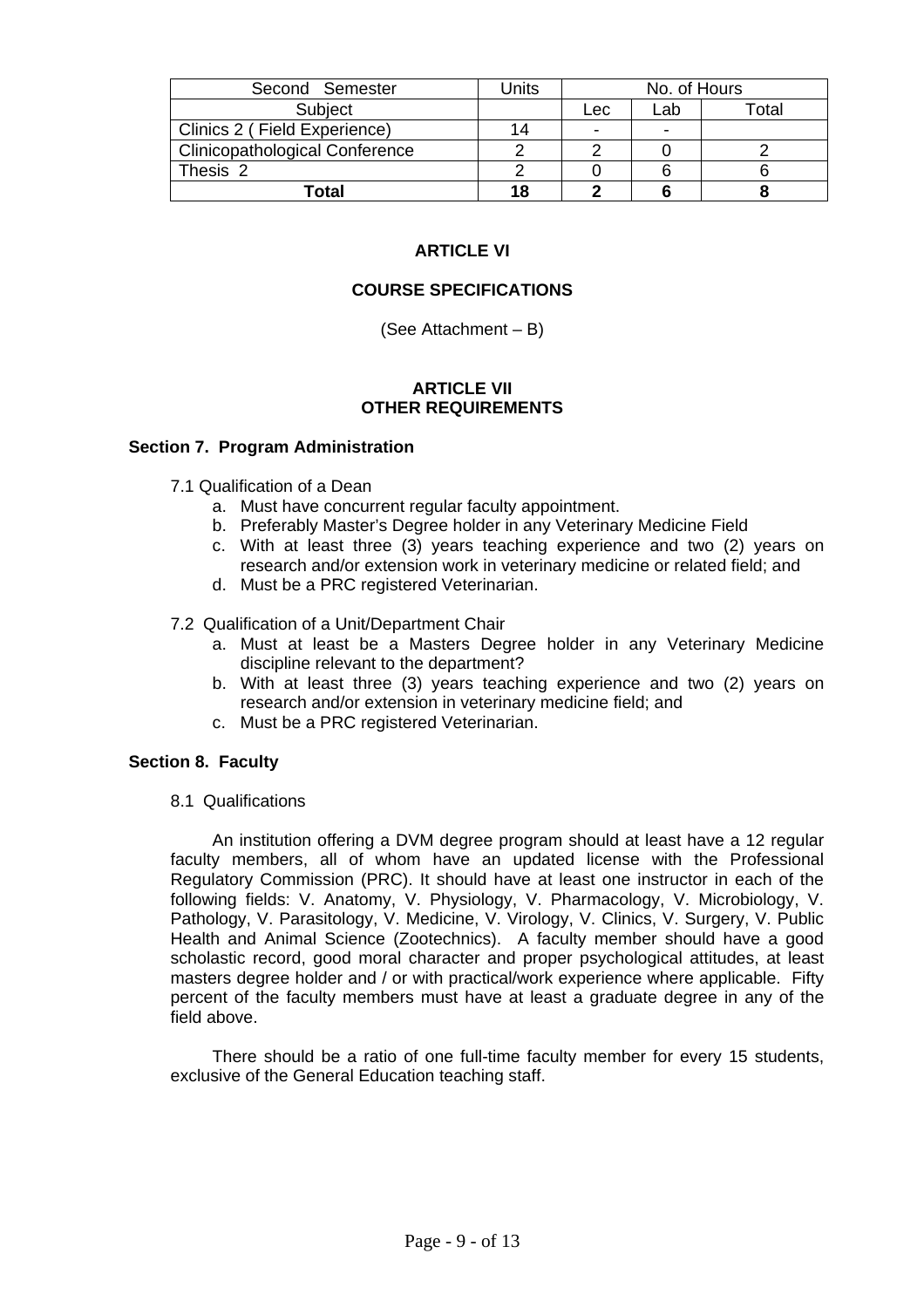8.2 Load – The maximum teaching load of a regular faculty is 15 units per semester.

8.3 Faculty Development - The veterinary medicine institution must develop and implement a system of faculty development for professional advancement of the faculty members for the professional subjects.

8.4 Employment Status – At least 50% of the full-time faculty to teach the professional courses should have a permanent or regular status.

### **Section 9 Library**

- 9.1 Library Personnel
	- 1. Qualification of Head Librarian
		- a. PRC Registered librarian;
		- b. Appropriate or relevant professional training
	- 2. Number of Staff
		- a. One full time professional librarian for every 1,000 students
		- b. A ratio of one (1) librarian to 2 staff/clerk

### 9.2 Book Collection

1. Professional Book Collection

The ratio of textbooks and reference books for student be 1:10 and 1:20 respectively, for each of the following areas: Macroscopic Anatomy I, Macroscopic Anatomy II, Embryology, Histology; General Microbiology, Veterinary Microbiology, Virology, Immunology, General Pathology, Systemic Pathology, Clinical Pathology, Epidemiology, Zoonoses, Food Hygiene, Veterinary Entomology and Protozoology, Veterinary Helminthology, General Physiology, Systemic Physiology, Endocrinology and Reproduction, Basic Pharmacology, Clinical Pharmacology, General Medicine, Canine and Feline Medicine, Ruminant Medicine, Equine Medicine, Poultry Medicine, Swine Medicine, Theriogenology, Jurisprudence and Ethics, Principles of Surgery, Small Animal Surgery, Large Animal Surgery, Diagnostic Imaging, Special Medicine, Principles of Animal Production, Animal Breeding, Animal Nutrition, Swine Production and Health Management, Ruminant Production and Health Management, Poultry Production and Flock Health Management, and Equine Production and Health Management.

The institution must subscribe to a minimum of 5 scientific journals dealing in any of the areas of veterinary medicine as described above.

- 2. Periodical Collection
	- a. Newspapers
	- b. On-line subscriptions to Journals may be credited ( international and 2 local )
	- c. Magazines
	- d. Bulletins
	- e. Reviews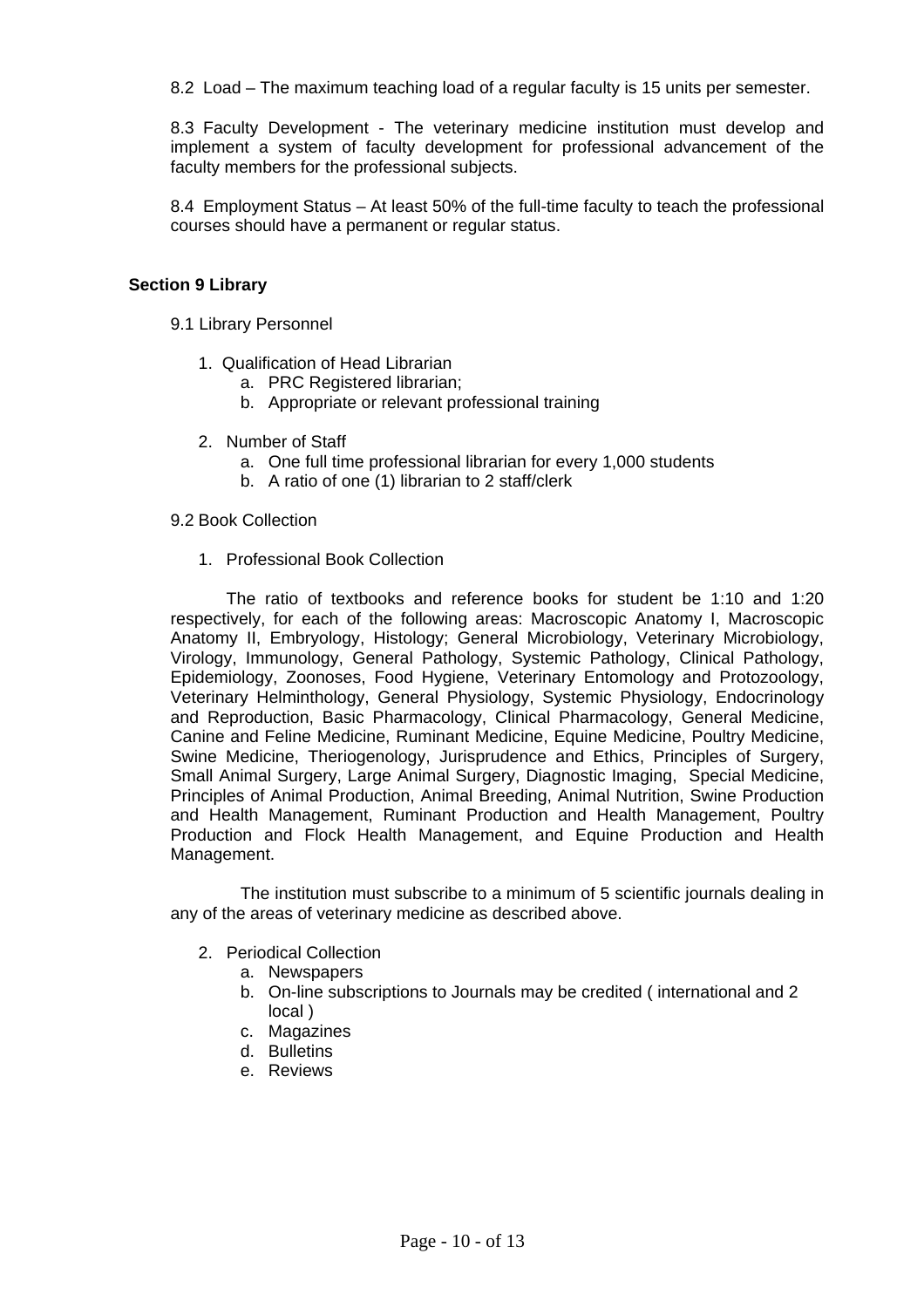- 9.3 Library Space
	- a. The library space should accommodate at least five percent (5%) of the total enrollment at any one time
	- b. Library hours 8:am to 5:00 pm during week days and half-day during **Saturdays**

9.4 Internet access within the library is encouraged

### **Section 10 Facilities and Equipment**

- 10.1 Veterinary Schools shall own its sites to conform with CHED standards, buildings code and city/provincial ordinances.
- 10.2 The school site and building shall have adequate equipment, safety measures and procedures in the following:
	- a. Fire escape
	- b. Fire alarm systems
	- c. Campus security force
- 10.3 Classroom The standard classroom shall be a minimum of 30 square meters for a class of 25 students and 56 square meters for a class of 50 students. Classrooms must be well –lighted and well ventilated. They should contain the necessary equipment and furniture such as chairs, instructor's podium, and black/white boards.
- 10.4 Laboratory Requirements
	- a. Laboratory Rooms The veterinary medicine institution should have the following laboratory units for instruction and research activities:
		- 1. Gross Anatomy
		- 2. Histology-Embryology
		- 3. Physiology-Pharmacology
		- 4. Parasitology
		- 5. Microbiology-Public Health
		- 6. Pathology
		- 7. Surgery
	- b. Laboratory space requirements are as follows:
		- 1. Laboratory space of 2 square meters per student with a total area of 70 square meters.
		- 2. The laboratory rooms should be well ventilated and well-lighted, contain the specific laboratory equipment and must be provided with adequate water supply.
	- c. Veterinary hospital and diagnostic laboratory
		- 1. A veterinary teaching and diagnostic laboratory hospital must be available on the third year of the four-year professional curriculum of the DVM degree program, complete with basic facilities for small and large animals.
		- 2. This building component should have a floor area of at least 250 square meters consisting of rooms for reception, consultation, pharmacy, diagnostic, treatment, small animal surgery, large animal surgery, kennels, isolation, x-ray, clinical pathology and necropsy. Provisions for large animal cases should be available.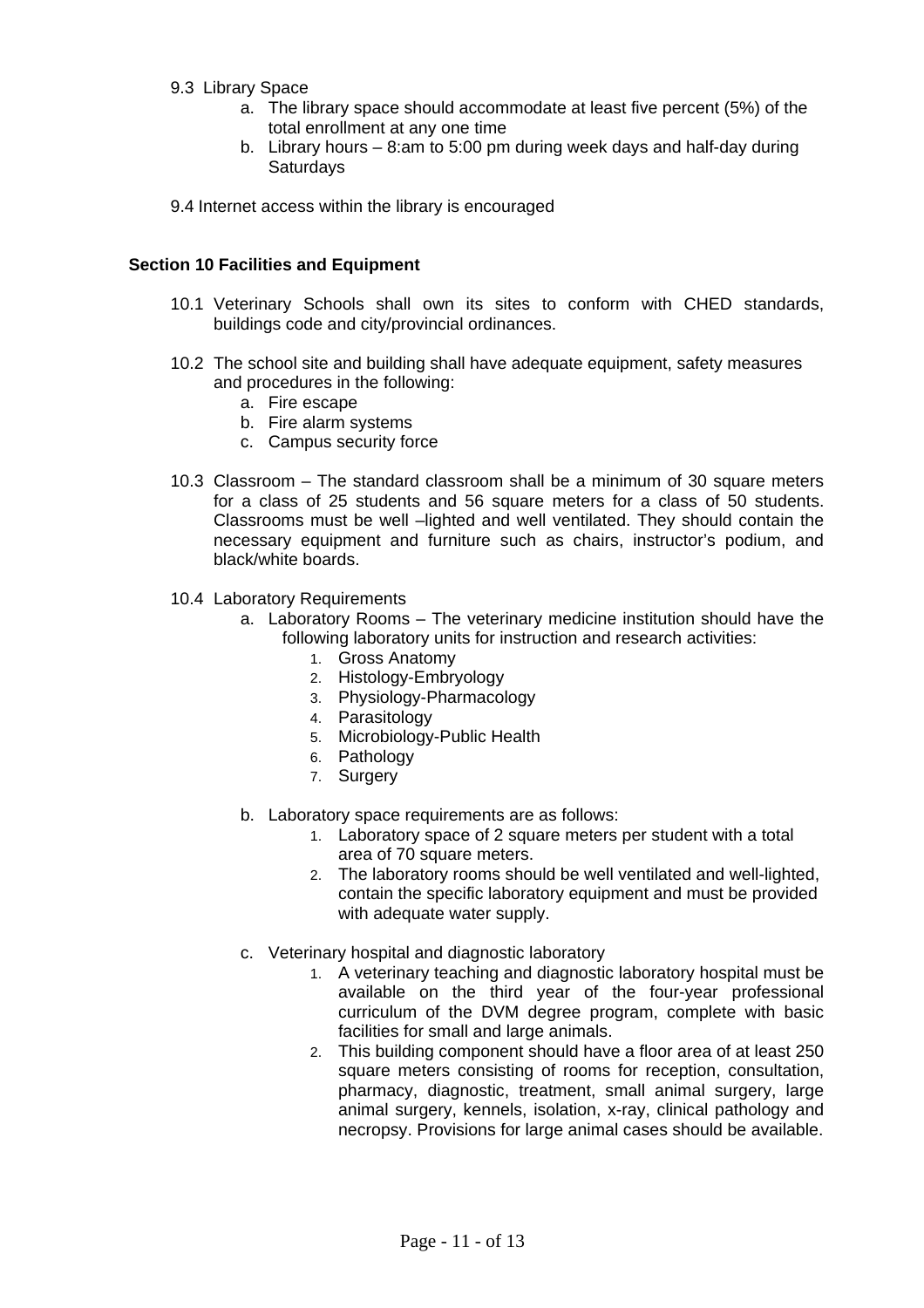- 10.5 Laboratory equipment
	- a. Experimental farm An experimental farm should be available for instructional and research purposes, complete with support facilities, sheds for large animals, pens for pigs, houses for poultry with the size and architectural design conforming with humane requirements with an area of not less than 10 hectares.
	- b. The institution should provide the necessary audiovisual room and facilities with appropriate equipment in support of the teaching-learning process such as but not limited to video/overhead/slide projector, sound system, LCD projectors, and screens.

## **Section 11 Admission and Retentio**n

- 11.1 Admission to the program
	- a. Admission to the professional Doctor of Veterinary Medicine program requires:
		- 1. The completion of the following:
			- General Education Courses in pre-veterinary curriculum or completion of a baccalaureate degree or its equivalent.
			- **Passing the National Veterinary Admission Test (NVAT)**
- 11.2 Retention Program
	- a. Must maintain a passing average per semester.
	- b. Must be given a minimum residency of four years and a maximum of six years.

## **Section 12 Research and Extension**

- 12.1 Research. Every veterinary medicine school shall encourage its faculty members and students to undertake research for the enhancement of veterinary medicine education program and training.
- 12.2 Extension. Every veterinary medicine school shall have extension services relevant to the veterinary medicine industry.
- 12.3 An institution must have a publication in the form of a journal, bulletin or newsletter where research results can be published. Such publication should be printed at least once a year.

# **ARTICLE VIII**

## **TRANSITORY, REPEALING CLAUSE AND EFFECTIVITY PROVISION**

## **Section 13. Transitory Provision**

HEIs that have been granted permit or recognition for Doctor of Veterinary Medicine program are hereby given three (3) years from the date of effectivity hereof to fully comply with all the requirements as stipulated in this CMO. Compliance to these requirements shall also be required to State Universities and Colleges (SUCs) and Local Colleges and Universities (LCUs). In the event that the HEI fails to comply, it is given a non-extendable period of two (2) years to comply.